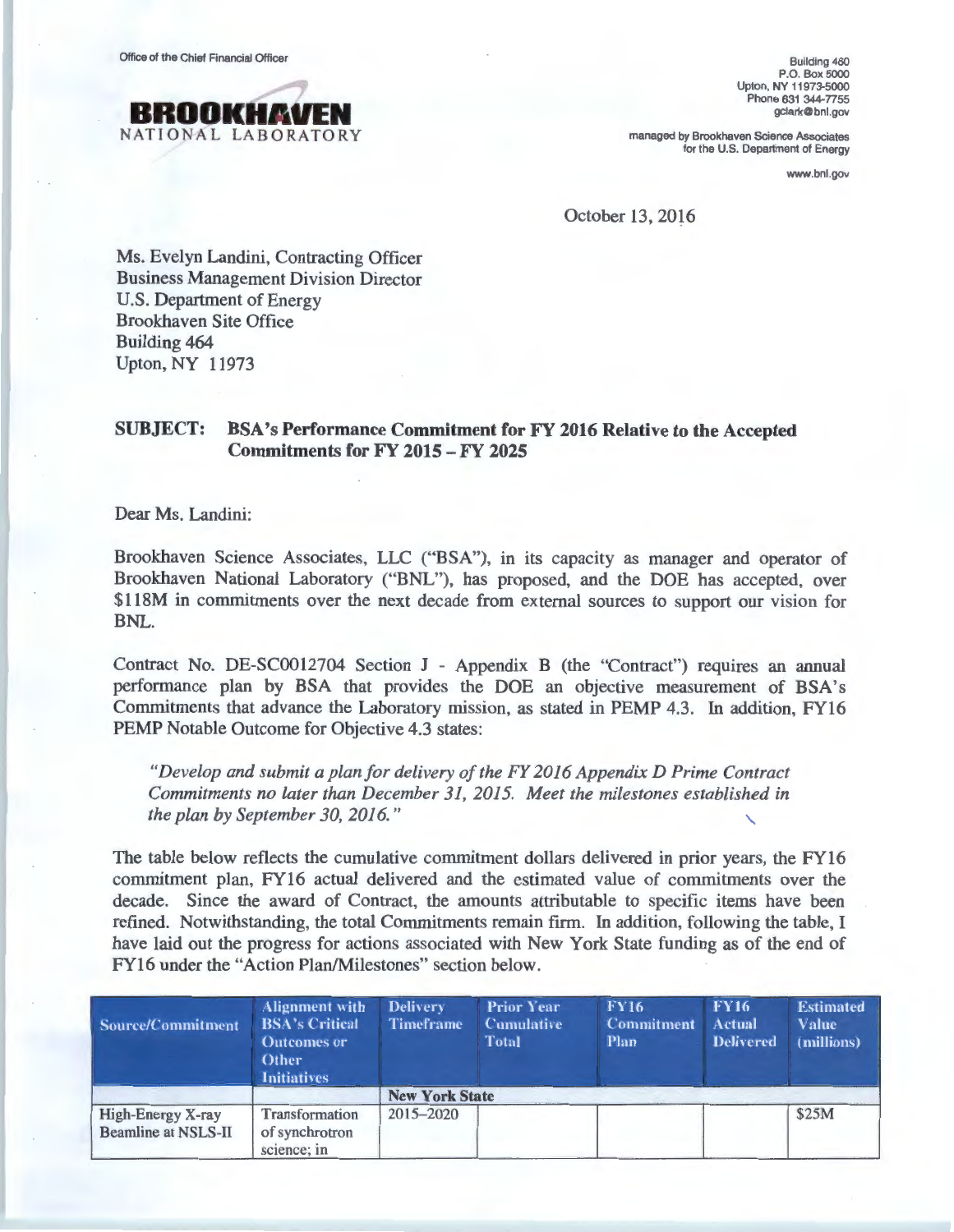Letter to E. Landini

| <b>Source/Commitment</b>                                                                                                         | <b>Alignment</b> with<br><b>BSA's Critical</b><br><b>Outcomes or</b><br>Other<br><b>Initiatives</b>                                         | <b>Delivery</b><br><b>Timeframe</b> | <b>Prior Year</b><br><b>Cumulative</b><br><b>Total</b> | <b>FY16</b><br>Commitment<br>Plan                | <b>FY16</b><br><b>Actual</b><br><b>Delivered</b> | <b>Estimated</b><br><b>Value</b><br>(millions) |
|----------------------------------------------------------------------------------------------------------------------------------|---------------------------------------------------------------------------------------------------------------------------------------------|-------------------------------------|--------------------------------------------------------|--------------------------------------------------|--------------------------------------------------|------------------------------------------------|
|                                                                                                                                  | operando/in situ                                                                                                                            |                                     |                                                        |                                                  |                                                  |                                                |
| <b>Energy Recovery</b><br>Linac (ERL)                                                                                            | energy science<br>Origins of matter<br>and mass                                                                                             | 2015-2020                           |                                                        |                                                  |                                                  | \$25M                                          |
| <b>Establish Big Data</b><br>Consortium-Center<br>for Data-Driven<br>Discovery (CD3)                                             | Data-driven<br>discovery                                                                                                                    | 2015-2020                           |                                                        |                                                  |                                                  | \$15M                                          |
|                                                                                                                                  | <b>NYS Total</b>                                                                                                                            |                                     | N/A                                                    | <b>See Action</b><br>Plan /<br><b>Milestones</b> | N/A                                              | \$65M                                          |
|                                                                                                                                  |                                                                                                                                             |                                     | <b>Brookhaven Science Associates</b>                   |                                                  |                                                  |                                                |
| <b>Capitalize Agreements</b>                                                                                                     | Growth in WFO,                                                                                                                              | 2015-2025                           |                                                        |                                                  |                                                  | \$3.2M                                         |
| for Commercializing<br>Technology (ACT)<br>and non-federal Work<br>for Others (WFO) to<br>accelerate Laboratory<br>growth agenda | energy<br>technology;<br>workforce<br>development;<br>community<br>relations                                                                |                                     |                                                        |                                                  |                                                  |                                                |
| <b>STEM</b> education and<br>community outreach                                                                                  | Workforce<br>development;<br>community<br>relations                                                                                         | 2015-2025                           |                                                        |                                                  |                                                  | \$2.0M                                         |
| Laboratory employee<br>college scholarships                                                                                      | Workforce<br>attraction and<br>retention                                                                                                    | 2015-2025                           |                                                        |                                                  |                                                  | \$1.22M                                        |
| <b>Laboratory Director</b><br>discretionary funds                                                                                | <b>All Critical</b><br>Outcomes                                                                                                             | 2015-2025                           |                                                        |                                                  |                                                  | \$15.78M                                       |
|                                                                                                                                  | <b>BSA</b> Total                                                                                                                            |                                     | \$3.514M                                               | \$2.050M                                         | \$2.315M                                         | \$22.2M                                        |
|                                                                                                                                  |                                                                                                                                             | <b>Stony Brook University</b>       |                                                        |                                                  |                                                  |                                                |
| <b>Stony Brook-BNL</b><br><b>Joint Appointments</b>                                                                              | Synchrotron<br><b>Sciences</b> ; Energy<br>Sciences; High-<br><b>Energy Physics</b><br>(HEP);<br>Environmental;<br>Data-driven<br>Discovery | 2015-2025                           |                                                        |                                                  |                                                  | \$26.2M                                        |
| <b>Stony Brook-BNL</b><br>Seed Grant Program<br>and other related<br>support                                                     | <b>All Science</b><br>Critical<br>Outcomes                                                                                                  | 2015-2025                           |                                                        |                                                  |                                                  | \$2M                                           |
|                                                                                                                                  | <b>Stony Brook Total</b>                                                                                                                    |                                     | \$2.480M                                               | \$2.500M                                         | \$3.214M                                         | \$28.2M                                        |
|                                                                                                                                  |                                                                                                                                             | <b>Partner Universities</b>         |                                                        |                                                  |                                                  |                                                |
| Partner Universities -<br><b>BNL Joint</b><br>Appointments                                                                       | Transformation<br>of synchrotron<br>science; in<br>operando/in situ<br>energy science                                                       | 2015-2020                           |                                                        |                                                  |                                                  | \$3.0M                                         |
|                                                                                                                                  | <b>Partner Universities Total</b>                                                                                                           |                                     | \$.256M                                                | \$.335M                                          | \$1.692M                                         | \$3.0M                                         |
| <b>GRAND TOTAL</b>                                                                                                               |                                                                                                                                             |                                     | \$6.250M                                               | \$4.885M                                         | \$7.221M                                         | \$118.4M                                       |